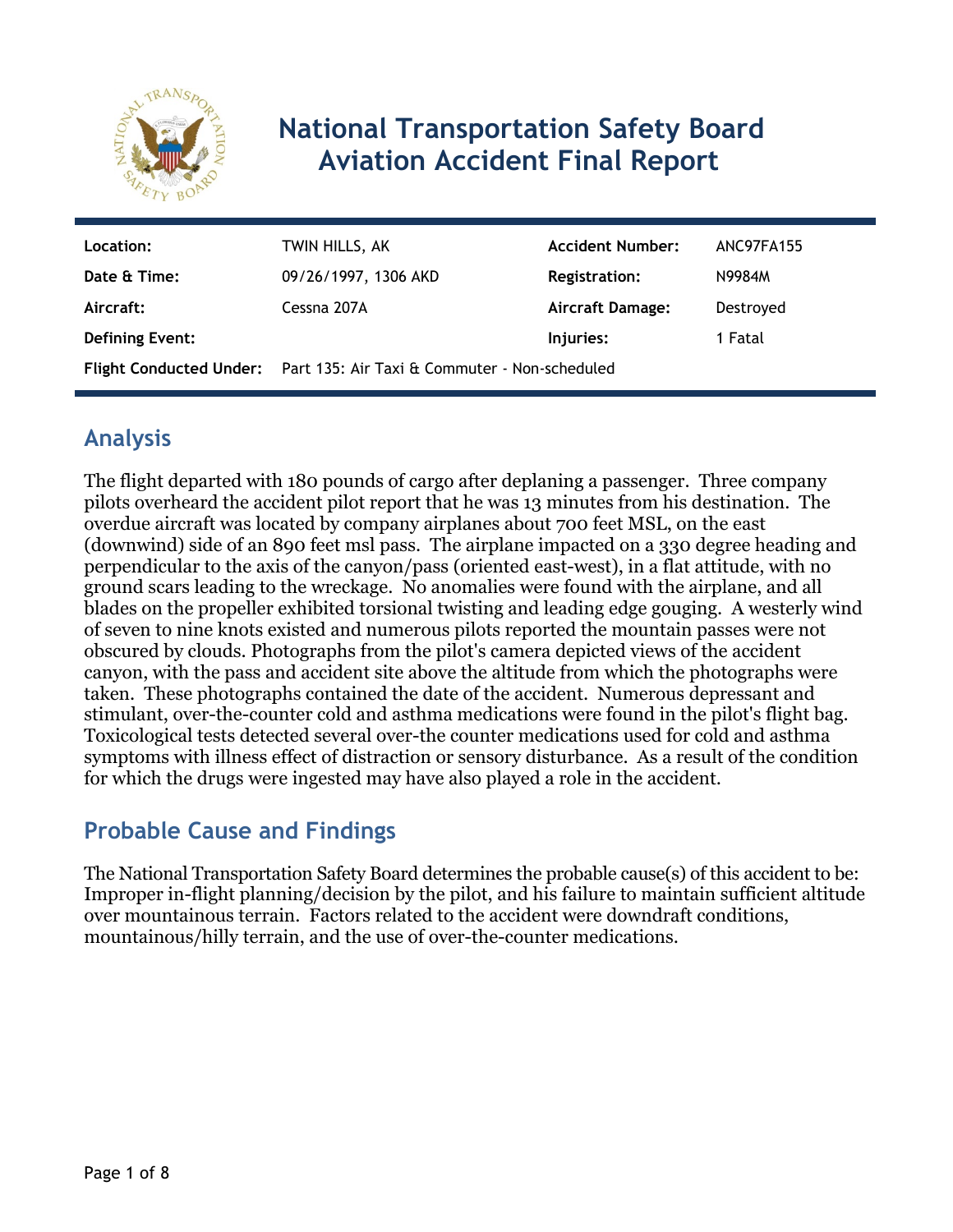#### **Findings**

Occurrence #1: IN FLIGHT COLLISION WITH TERRAIN/WATER Phase of Operation: MANEUVERING - TURN TO REVERSE DIRECTION

Findings

- 1. (F) TERRAIN CONDITION MOUNTAINOUS/HILLY
- 2. (C) IN-FLIGHT PLANNING/DECISION IMPROPER PILOT IN COMMAND
- 3. (F) WEATHER CONDITION DOWNDRAFT
- 4. (C) ALTITUDE INADEQUATE PILOT IN COMMAND
- 5. (F) IMPAIRMENT(DRUGS) PILOT IN COMMAND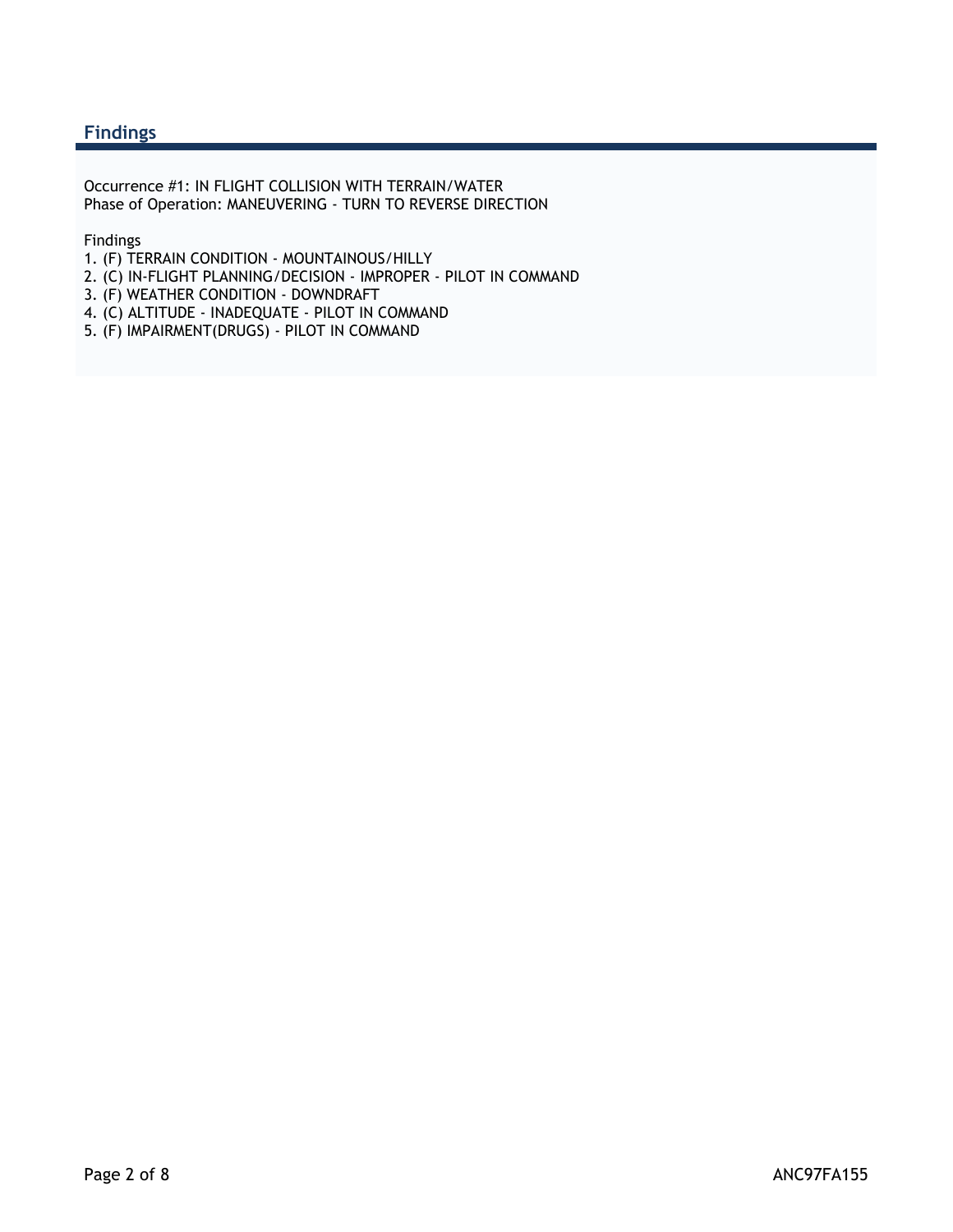# **Factual Information**

#### HISTORY OF FLIGHT

On September 26, 1997, about 1306 Alaska daylight time, a Cessna 207A airplane, N9984M, was destroyed when it impacted mountainous terrain fifteen miles east of Twin Hills, Alaska, at position 59-00.5 degrees north latitude, 159-51.0 degrees west longitude. The airline transport pilot sustained fatal injuries. The airplane was operated by Yute Air Alaska, Inc., of Anchorage, Alaska. The flight was conducted under 14 CFR Part 135, with 180 pounds of cargo manifested for Togiak, Alaska. The flight departed Manakotak, Alaska, at 1250, after dropping off one passenger. Visual meteorological conditions were described by other pilots as prevailing at the time of the accident, with 1,800 to 2,000 foot ceilings. The tops of the mountain peaks were described as obscured, with 25 miles visibility and open passes below the ceiling. A company flight plan was filed.

At 1313, three company pilots overheard the accident pilot report that he was 13 minutes out from Togiak. At 1345, these pilots began to look for the airplane. At 1400 the company reported the airplane overdue to the FAA Dillingham Flight Service Station. About 1530, company airplanes located the wreckage about 700 feet MSL, on the east side of an 890 feet msl pass.

#### DAMAGE TO AIRCRAFT

All major components of the airplane remained attached. The primary damage consisted of vertical crushing of the lower fuselage, and downward deformation of both wings and the empennage. The upper fuselage was deformed about 4 inches forward of the lower fuselage. The floor beams where the pilot seat attaches were deformed upward at almost a 90 degree angle.

#### PERSONNEL INFORMATION

The pilot held an airline transport pilot certificate with a single engine land rating. He held a commercial pilot certificate with an airplane-multiengine land rating, and a flight instructor certificate with an airplane single engine rating.

The pilot held a first class medical certificate with no restrictions.

He began his employment with the operator in September, 1996. He was assigned as a pilotin-command on Cessna 172, Cessna 206, and Cessna 207 airplanes. He was assigned as a company check airman in the Cessna 207. He completed his last recurrent ground training on September 18, 1997. He was based in King Salmon, Alaska, at the time of the accident. He had been assigned to fly routes out of Dillingham for the first time on the day of the accident.

The pilot had been president of a 14 CFR Part 135 cargo company operating Cessna 208 airplanes in Houston, Texas, prior to coming to work for this operator.

At the time of the accident, the pilot had accumulated approximately 7,470 hours of total flight time, of which 1,000 were in the Cessna 207. In the previous 90 and 30 days, he had flown 329 and 100 hours respectively. He had flown 3.0 hours on the day of the accident.

#### METEOROLOGICAL INFORMATION

Weather observations at Togiak surrounding the time of the accident indicated visual meteorological conditions prevailed, with scattered clouds at 1,800 feet, and broken clouds at 4,300 feet. The pass between the canyon where the airplane was located, and Togiak, is 890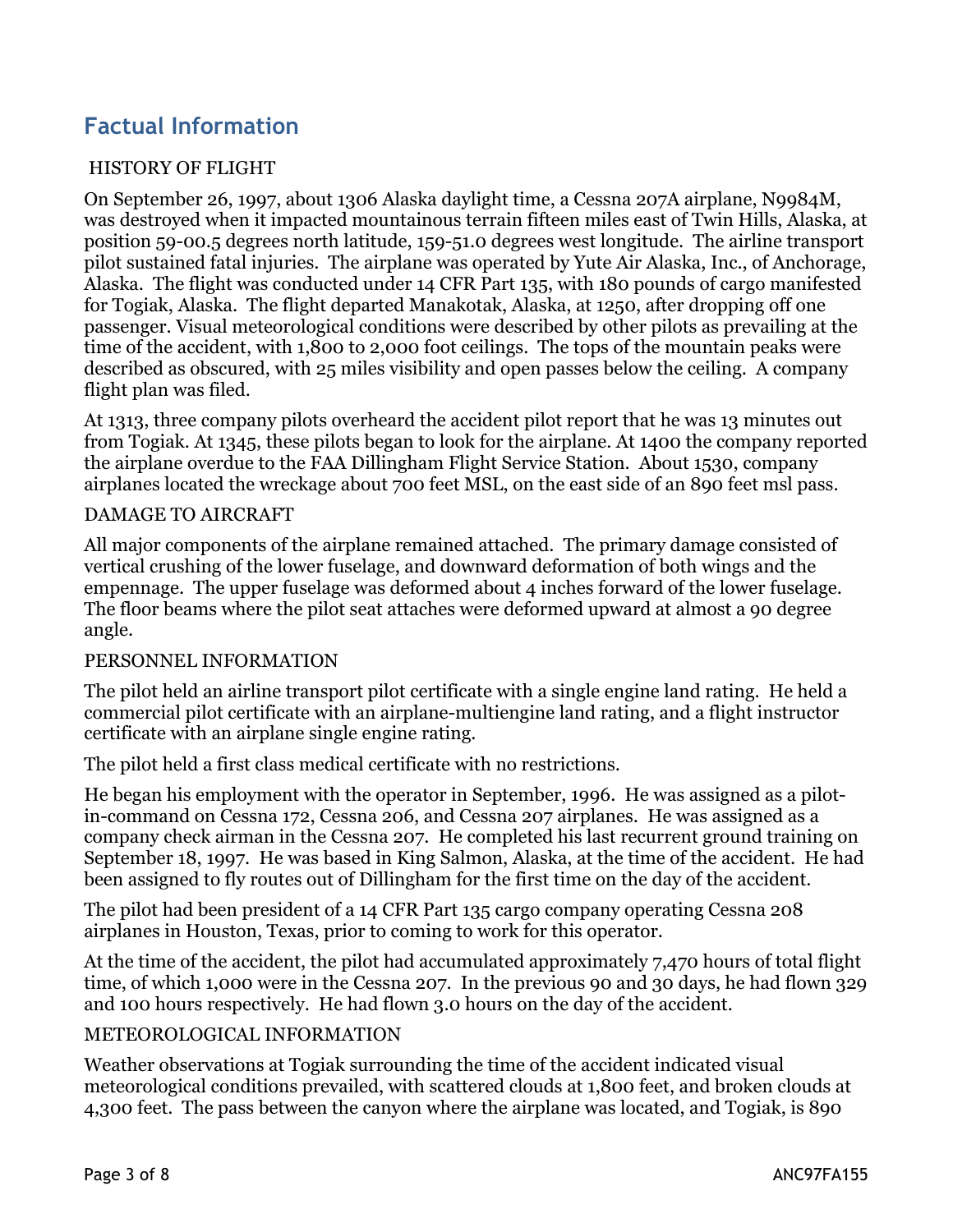feet msl.

The prevailing winds were a westerly flow between seven and nine knots. The wreckage location was on the downwind, and downslope, side of the pass.

NTSB interviews with other pilots who were flying in the area indicated the winds were from the west, and that only the tops of the higher peaks were obscured in clouds. The pilots interviewed said all the passes were open.

The last two photographs in the pilot's camera show the tops of the ridges near the accident site unobstructed by clouds. Company pilots identified the location depicted in these photographs as being the area of the accident. These photographs contained a date code imprint of September 26, 1997. He had not flown the accident route prior to the accident flight.

#### COMMUNICATIONS

The last communication with the pilot occurred at 1313, when three company pilots heard him announce on the company marine-VHF radio that he was 13 minutes out from Togiak. No other communications were received.

#### WRECKAGE AND IMPACT INFORMATION

The Alaska State Trooper who was first on scene stated that the throttle control was jammed in the idle position, the propeller control was full forward, and the mixture control appeared partially leaned.

The pilot was found restrained with a diagonal shoulder harness and lap belt.

The NTSB investigator-in-charge, an FAA airworthiness inspector, and the company Director of Operations, inspected the airplane at the accident site on September 27, 1997.

The airplane came to rest on the east side of a ridge, about 190 feet below a pass. The airplane was oriented on a 330 degree magnetic heading, perpendicular to the axis of the east-west canyon. The airplane was in a 10 degree right wing down attitude with respect to the horizon. There was no ground scar on the 30 degree slope leading to the wreckage.

The trailing edge flaps were in the up, or retracted, position. The elevator trim was set to the "Takeoff" position.

The three propeller blades exhibited chordwise scratches, torsional twisting, and leading edge gouges.

The fuel tanks remained intact. A blue fluid that smelled like gasoline was present in the wing tanks. The fuel selector valve was in the "LEFT" position.

The Emergency Locator Transmitter (ELT) was found mounted as indicated by the directional arrow placarded on the ELT housing. The "ON-OFF-AUTO" switch was in the "AUTO" position. No emergency signal was received by any airplanes. The NTSB investigator placed the switch to "ON" and a signal was immediately received on a radio tuned to 121.5 MHz.

No evidence of preaccident anomalies was found with the airplane.

Inspection of the engine by an FAA airworthiness inspector in Dillingham on October 2, 1997, revealed no indications of preaccident anomalies.

MEDICAL AND PATHOLOGICAL INFORMATION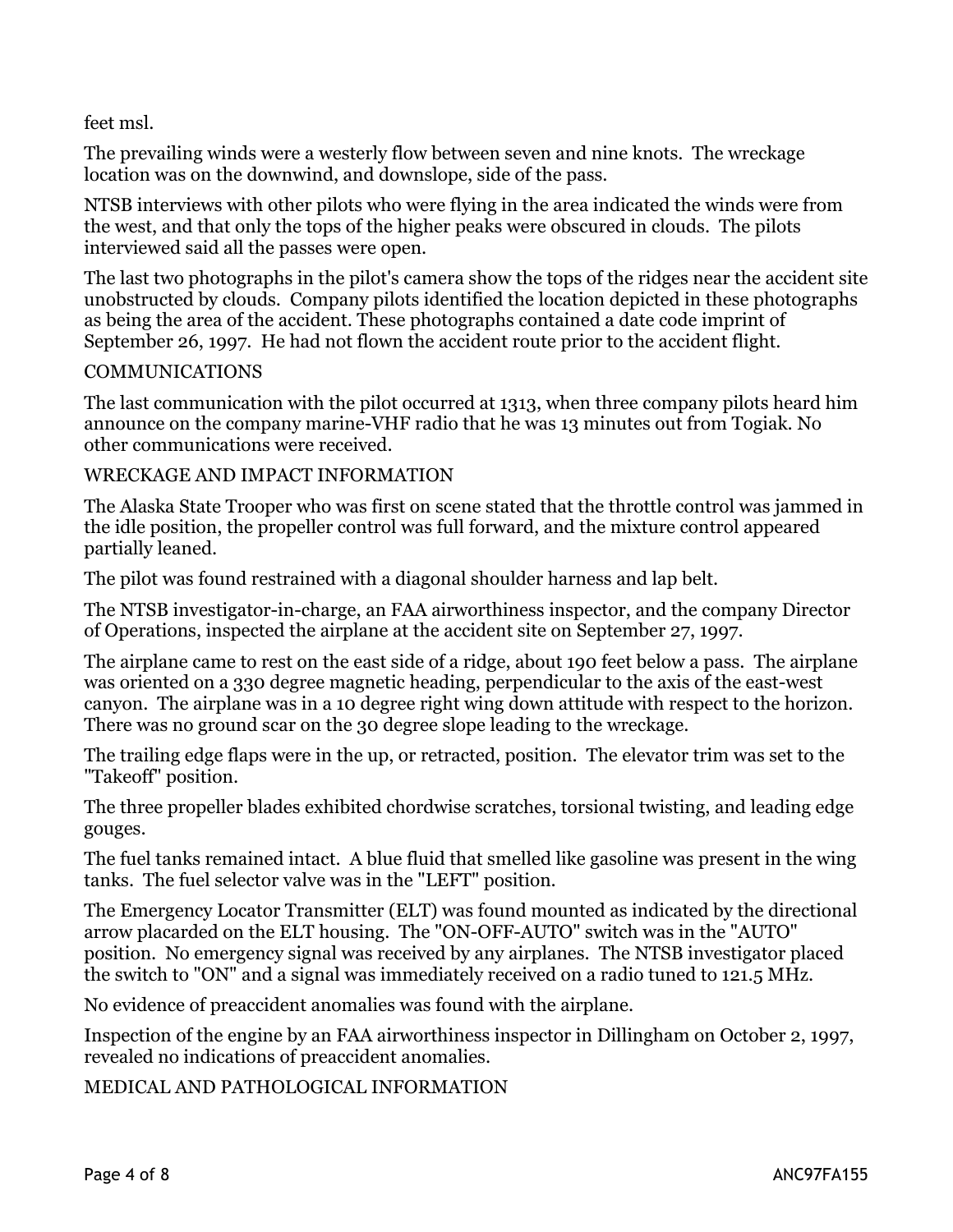A postmortem examination of the pilot was conducted under the authority of the Alaska State Medical Examiner, 5700 E. Tudor Road, Anchorage, Alaska, on September 29, 1997.

A toxicological examination was conducted by the FAA Civil Aeromedical Institute, Oklahoma City, Oklahoma, on February 6, 1998. This examination revealed the presence of the following drugs: Dextrorphan, Dextromethorphan, Doxylamine, Pseudoephedrine, Ephedrine, and Phenylpropanolamine. These depressant and stimulant drugs were consistent with several types of over-the-counter cold and asthma medicines which were located in the pilot's flight bag.

The Physician's Desk Reference, 44th Edition, 1990, indicates the following properties of these drugs:

Dextromethorphan is used as a cough suppressant. High doses are required to have performance effects.

Doxylamine is a sedating over-the-counter antihistamine. One of the three most sedating antihistamines.

Pseudoephedrine is shown to have stimulant effects.

Ephedrine is shown to have stimulant effects.

Phenylpropanolamine is shown to have stimulant effects.

#### TESTS AND RESEARCH

The ELT was tested on October 30, 1997, at an ELT repair station located in Oswego, Oregon. The testing was supervised by an FAA Avionics Inspector. The ELT and the automatic "G" switch were functional and operated normally. The "G" switch is oriented such that a deceleration applied along the longitudinal axis of the airplane is required to activate the unit. A deceleration applied in the vertical axis direction will not activate the ELT.

#### ADDITIONAL DATA / INFORMATION

The pilot's camera was recovered from the cockpit by the NTSB investigator-in-charge, and the film developed. The last nine photographs on the film were identified by company personnel as being along the route of the accident flight. The date code imprinted on these photographs indicated the day of the accident. One of the last photographs depicts low level flight along a river on this final route of flight. The last two photographs from the film depict a view looking up the canyon where the wreckage was located. The pass at the head of this canyon appears to be above the altitude from which the photograph was taken.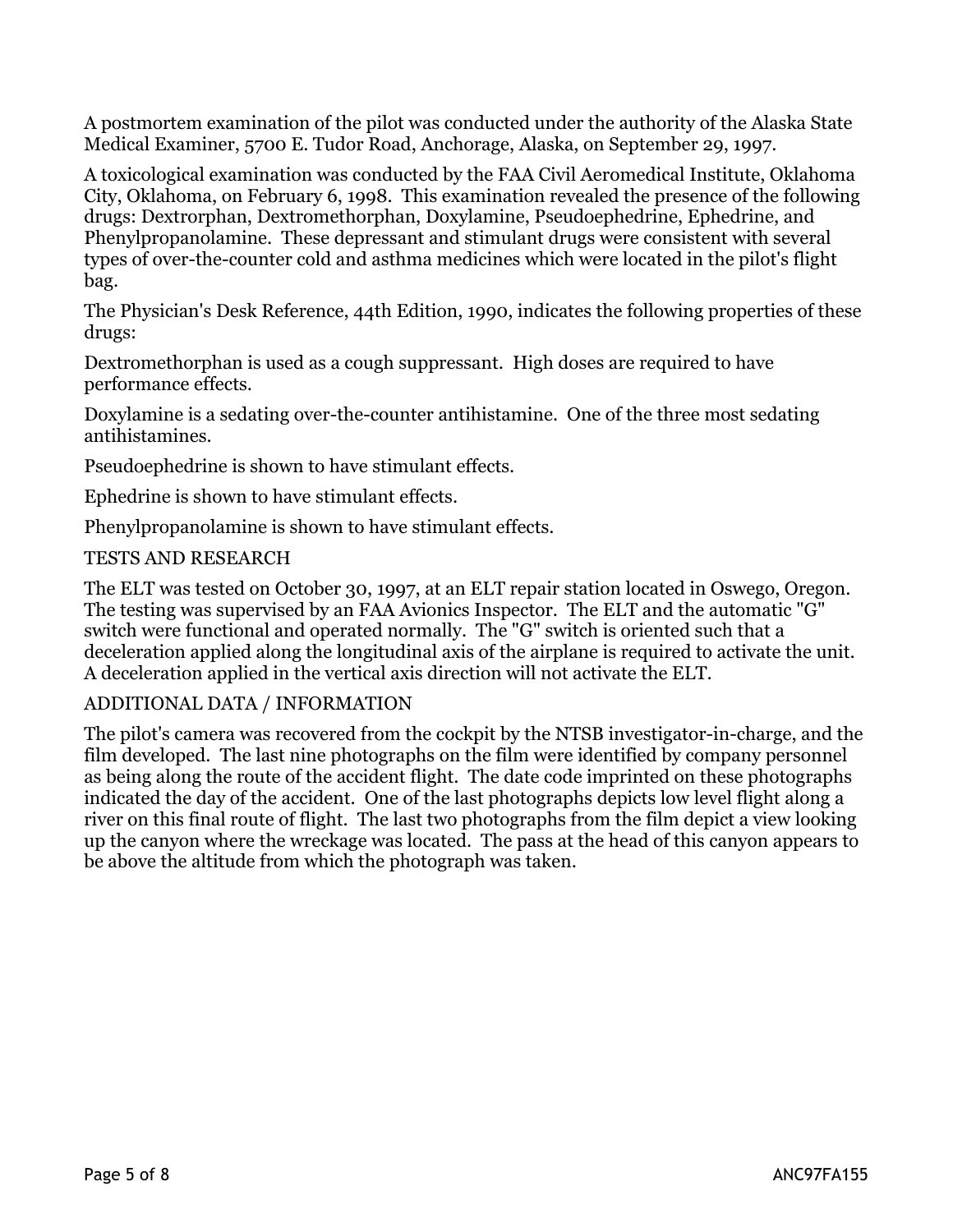### **Pilot Information**

| Certificate:                     | Airline Transport; Commercial                                                                                                                                                                                                                       | Age:                              | 39, Male                      |
|----------------------------------|-----------------------------------------------------------------------------------------------------------------------------------------------------------------------------------------------------------------------------------------------------|-----------------------------------|-------------------------------|
| Airplane Rating(s):              | Multi-engine Land; Single-engine<br>Land                                                                                                                                                                                                            | Seat Occupied:                    | Left                          |
| <b>Other Aircraft Rating(s):</b> | None                                                                                                                                                                                                                                                | <b>Restraint Used:</b>            | Seatbelt, Shoulder<br>harness |
| Instrument Rating(s):            | Airplane                                                                                                                                                                                                                                            | <b>Second Pilot Present:</b>      | No                            |
| Instructor Rating(s):            | Airplane Single-engine                                                                                                                                                                                                                              | <b>Toxicology Performed:</b>      | Yes.                          |
| <b>Medical Certification:</b>    | Class 1 Valid Medical--no<br>waivers/lim.                                                                                                                                                                                                           | Last FAA Medical Exam:            | 04/21/1997                    |
| <b>Occupational Pilot:</b>       |                                                                                                                                                                                                                                                     | Last Flight Review or Equivalent: |                               |
| <b>Flight Time:</b>              | 7470 hours (Total, all aircraft), 1000 hours (Total, this make and model), 6900 hours (Pilot In<br>Command, all aircraft), 329 hours (Last 90 days, all aircraft), 100 hours (Last 30 days, all<br>aircraft), 3 hours (Last 24 hours, all aircraft) |                                   |                               |

## **Aircraft and Owner/Operator Information**

| Aircraft Make:                    | Cessna                    | <b>Registration:</b>                     | N9984M                                                     |
|-----------------------------------|---------------------------|------------------------------------------|------------------------------------------------------------|
| Model/Series:                     | 207A 207A                 | <b>Aircraft Category:</b>                | Airplane                                                   |
| <b>Year of Manufacture:</b>       |                           | <b>Amateur Built:</b>                    | No                                                         |
| Airworthiness Certificate:        | Normal                    | Serial Number:                           | 207-00774                                                  |
| Landing Gear Type:                | Tricycle                  | Seats:                                   | 8                                                          |
| Date/Type of Last Inspection:     | 08/28/1997, 100 Hour      | Certified Max Gross Wt.:                 | 3800 lbs                                                   |
| Time Since Last Inspection:       | 84 Hours                  | Engines:                                 | 1 Reciprocating                                            |
| Airframe Total Time:              | <b>14089 Hours</b>        | <b>Engine Manufacturer:</b>              | Continental                                                |
| ELT:                              | Installed, not activated  | <b>Engine Model/Series:</b>              | IO-520-F48B                                                |
| <b>Registered Owner:</b>          | ERNIE'S AIRCRAFT SERVICES | <b>Rated Power:</b>                      | 300 hp                                                     |
| Operator:                         | YUTE AIR ALASKA, INC      | <b>Operating Certificate(s)</b><br>Held: | Commuter Air Carrier<br>(135); On-demand Air Taxi<br>(135) |
| <b>Operator Does Business As:</b> |                           | <b>Operator Designator Code:</b>         | YAAA                                                       |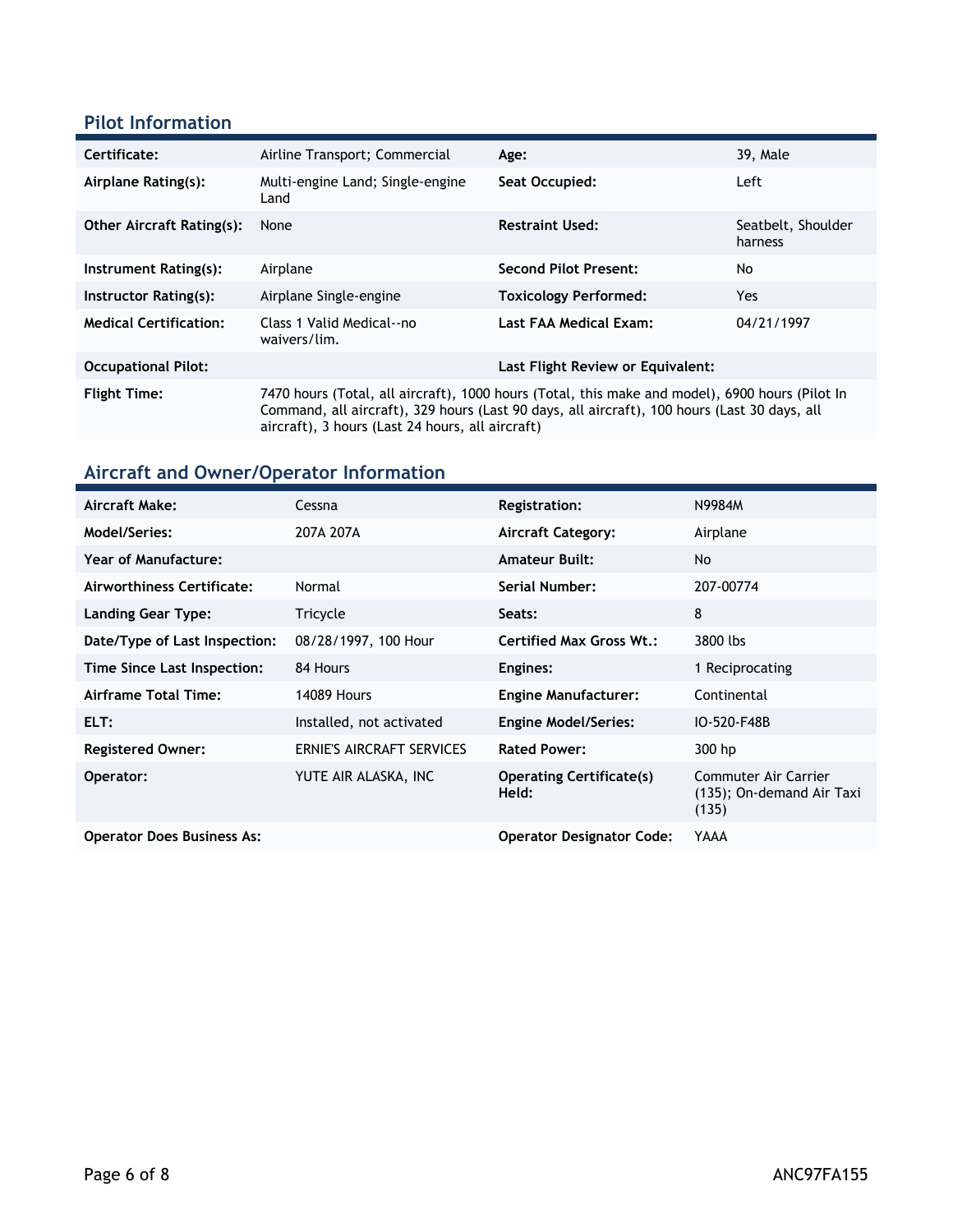### **Meteorological Information and Flight Plan**

| <b>Conditions at Accident Site:</b>     | <b>Visual Conditions</b> | <b>Condition of Light:</b>                     | Day                       |
|-----------------------------------------|--------------------------|------------------------------------------------|---------------------------|
| <b>Observation Facility, Elevation:</b> | PAT, 10 ft msl           | Distance from Accident Site:                   | 18 Nautical Miles         |
| <b>Observation Time:</b>                | 1315 ADT                 | Direction from Accident Site:                  | $270^\circ$               |
| <b>Lowest Cloud Condition:</b>          | Scattered / 1800 ft agl  | Visibility                                     | 4 Miles                   |
| Lowest Ceiling:                         | Broken / 4300 ft agl     | Visibility (RVR):                              | $0$ ft                    |
| <b>Wind Speed/Gusts:</b>                | 9 knots /                | <b>Turbulence Type</b><br>Forecast/Actual:     |                           |
| <b>Wind Direction:</b>                  | $260^\circ$              | <b>Turbulence Severity</b><br>Forecast/Actual: |                           |
| <b>Altimeter Setting:</b>               | 29 inches Hg             | Temperature/Dew Point:                         | $8^\circ$ C / $3^\circ$ C |
| <b>Precipitation and Obscuration:</b>   |                          |                                                |                           |
| <b>Departure Point:</b>                 | MANAKOTAK, AK (17Z)      | Type of Flight Plan Filed:                     | Company VFR               |
| Destination:                            | TOGIAK, AK (TOG)         | <b>Type of Clearance:</b>                      | None                      |
| <b>Departure Time:</b>                  | 1250 ADT                 | Type of Airspace:                              | Class G                   |

# **Wreckage and Impact Information**

| Crew Injuries:      | 1 Fatal | Aircraft Damage:           | Destroved |
|---------------------|---------|----------------------------|-----------|
| Passenger Injuries: | N/A     | <b>Aircraft Fire:</b>      | None      |
| Ground Injuries:    | N/A     | <b>Aircraft Explosion:</b> | None      |
| Total Injuries:     | 1 Fatal | Latitude, Longitude:       |           |

### **Administrative Information**

| Investigator In Charge (IIC):            | <b>MATTHEW</b><br>L THOMAS                                                                                                                                                                                                                                                                                                                         | <b>Report Date:</b> | 06/21/2000 |
|------------------------------------------|----------------------------------------------------------------------------------------------------------------------------------------------------------------------------------------------------------------------------------------------------------------------------------------------------------------------------------------------------|---------------------|------------|
| <b>Additional Participating Persons:</b> | JAMES C HEIRSTON; ANCHORAGE, AK<br>SCOTT SCHWEIZER; ANCHORAGE, AK                                                                                                                                                                                                                                                                                  |                     |            |
| <b>Publish Date:</b>                     |                                                                                                                                                                                                                                                                                                                                                    |                     |            |
| <b>Investigation Docket:</b>             | NTSB accident and incident dockets serve as permanent archival information for the NTSB's<br>investigations. Dockets released prior to June 1, 2009 are publicly available from the NTSB's<br>Record Management Division at pubing@ntsb.gov, or at 800-877-6799. Dockets released after<br>this date are available at http://dms.ntsb.gov/pubdms/. |                     |            |